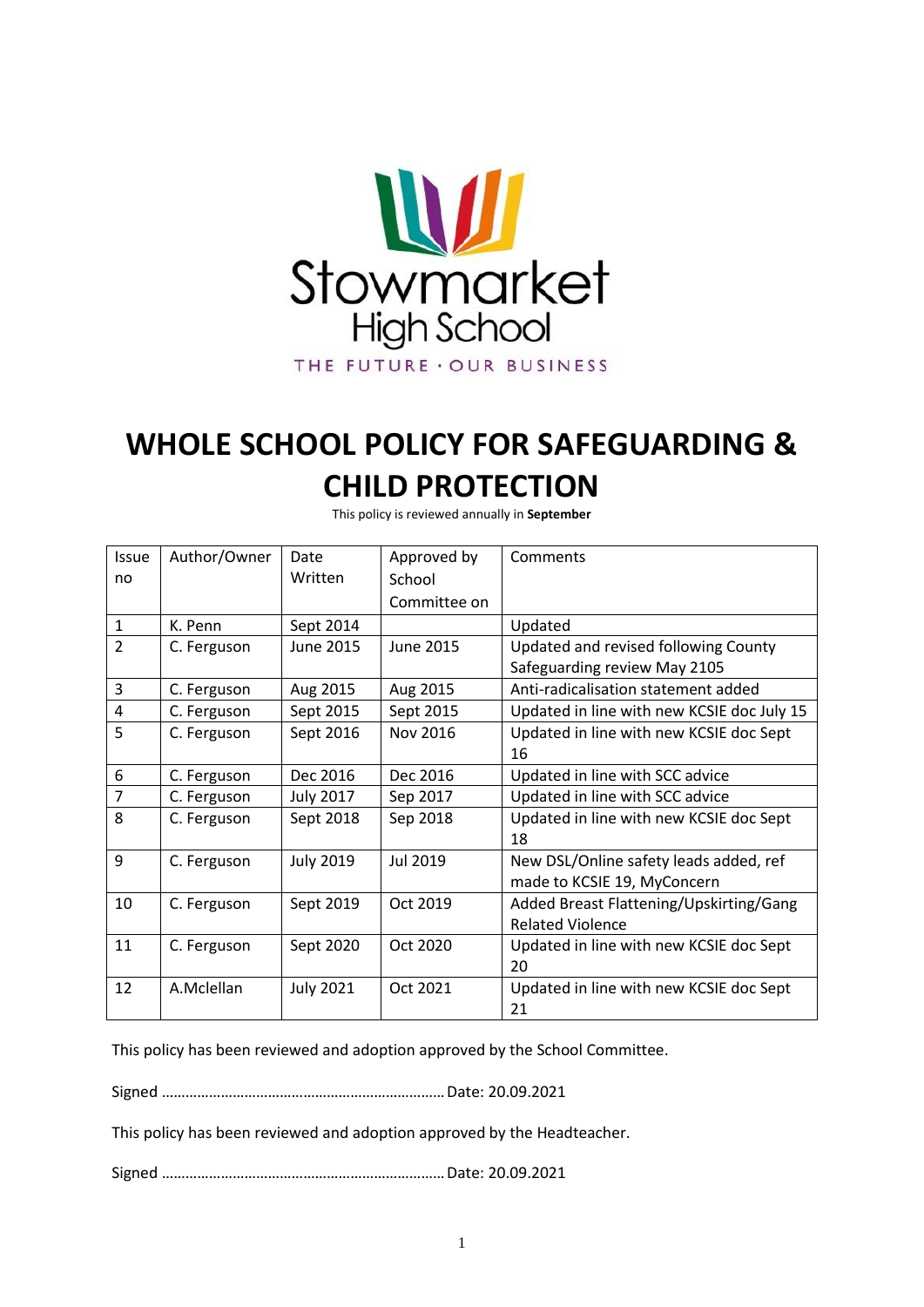#### **Introduction**

This policy has been developed in accordance with the principles established by the Children Acts 1989 and 2004 and related guidance. This includes Information Sharing (July 2018), What to do if you are Worried a Child is Being Abused (2015), Keeping Children Safe in Education (2021) Sexual Violence and Sexual Harassment between children in schools and colleges (2021) and Working Together to Safeguard Children (2018). Because of our close day to day contact with children, "education staff have a crucial role to play in helping identify welfare concerns and indicators of possible abuse and neglect at an early stage" (Working Together to Safeguard Children 2018).

The School Committee and staff of Stowmarket High School take seriously our responsibility under Section 175 Education Act 2002 to safeguard and promote the welfare of our students, to minimise risk and to work together with other agencies to ensure adequate arrangements are in place within our school to identify, assess, and support those children who are suffering harm. The School committee ensure that a whole school approach to safeguarding is maintained and upheld. This means ensuring safeguarding and child protection are at the forefront and underpin all relevant aspects of process and policy development. Ultimately, all systems, processes and policies operate with the best interests of the child.

Safeguarding and promoting the welfare of children is defined in [Keeping](https://www.gov.uk/government/publications/working-together-to-safeguard-children--2) Children Safe In Education (2021) as:

-protecting children from maltreatment

- -preventing impairment of children's mental and physical health or development -ensuring that children are growing up in circumstances consistent with the provision of safe and effective care; and
- -taking action to enable all children to have the best outcomes

This policy should thus be understood alongside school policies on related safeguarding issues as listed in Appendix 1.

All relevant policies will be reviewed on an annual basis by the School Committee which has responsibility for oversight of school safeguarding and child protection systems. The Designated Safeguarding Leads/ Head Teacher will ensure regular reporting on safeguarding activity and systems in school to the School Committee. The School Committee will not receive details of individual pupil situations or identifying features of families as part of their oversight responsibility. Our school is a community and all those directly connected (staff, School Committee, supply teachers, parents, families and pupils) have an essential role to play in making it safe and secure. We welcome suggestions and comments contributing to this process.

Stowmarket High School fully recognises the contribution it can make to protect children and support students in school.

The school's Safeguarding Policy is read by all staff, is available as a hard copy in the staffroom and can be accessed on Myconcern. It can also be read by school staff, parents and carers on the school website.

Our policy applies to all staff, School Committee, supply teachers and volunteers working in the school. There are five main elements to our policy: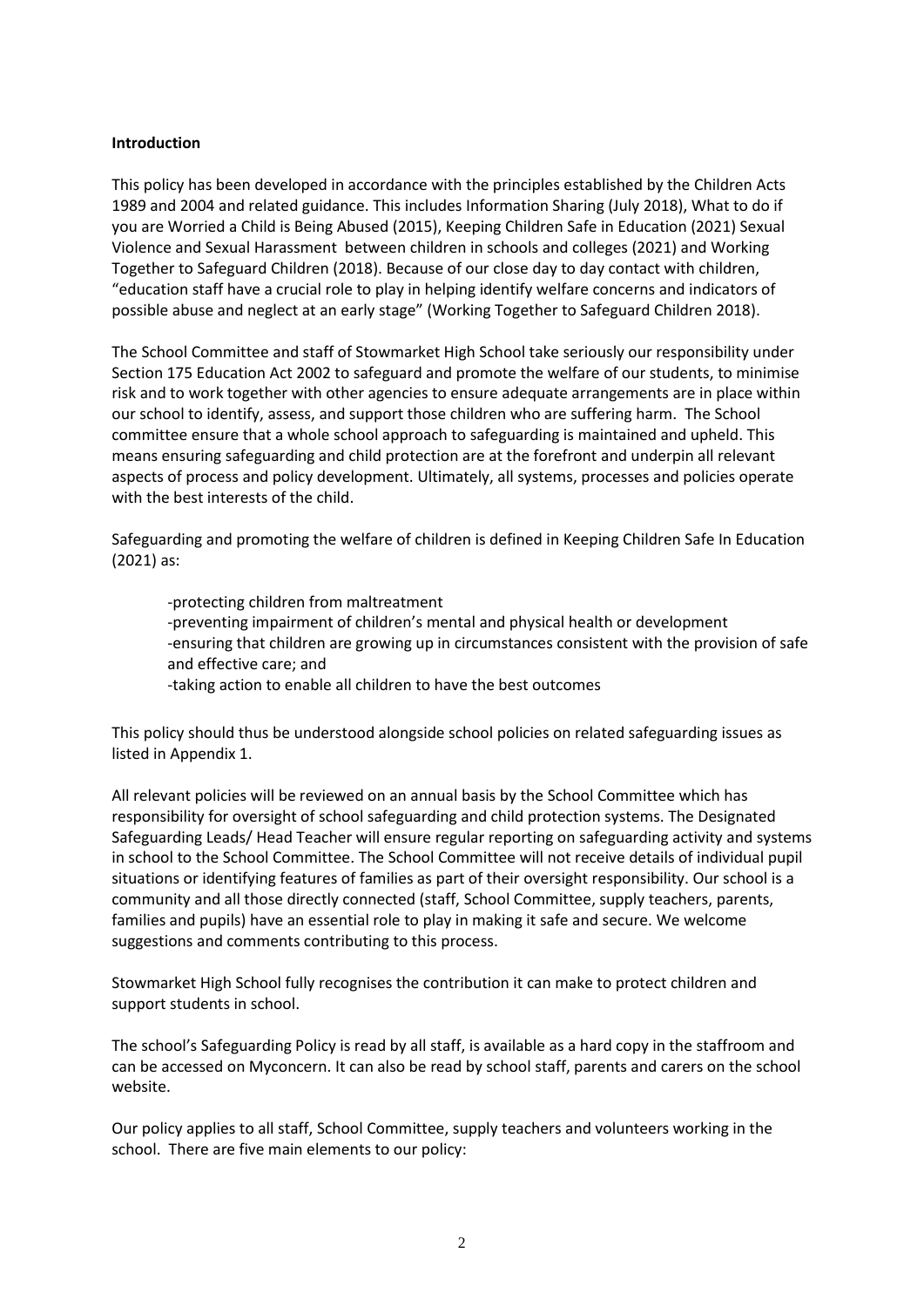- Ensuring we practise safe recruitment in checking the suitability of staff, supply teachers and volunteers to work with children.
- Raising awareness of child protection issues and equipping children with the skills needed to keep them safe.
- Creating a culture of vigilance where we develop and then implement procedures for identifying and reporting cases, or suspected cases, of abuse.
- Supporting students who have been abused in accordance with his/her agreed child protection plan.
- Establishing a safe environment in which children can learn and develop.

We recognise that because of the day-to-day contact with children, school staff are well placed to observe the outward signs of abuse. The school will therefore:

- Establish and maintain an environment where children feel secure, are encouraged to talk, and are listened to.
- Ensure children know that there are adults in the school whom they can approach if they are worried.
- Include opportunities in the PSHE curriculum for children to develop the skills they need to recognise and stay safe from abuse.

We will follow the procedures set out by the Local Safeguarding Partnership and take account of guidance issued to:

- Ensure we have a lead strategic designated teacher for child protection and an operational designated member of staff who have received appropriate training and support for this role.
- Ensure we have a nominated School Committee member responsible for safeguarding/child protection.
- Ensure every member of staff, supply staff, volunteer and School Committee member knows the name of the designated staff responsible for safeguarding/child protection and their role.
- Ensure all staff and volunteers understand their responsibilities in being alert to the signs of abuse and responsibility for referring any concerns to the designated staff responsible for safeguarding/child protection.
- Ensure that parents have an understanding of the responsibility placed on the school and staff for safeguarding/child protection.
- Notify social services if there is an unexplained absence of more than two days of a student who is on the child protection register (CPR) or who has a Social Worker.
- Develop effective links with relevant agencies and co-operate as required with their enquiries regarding safeguarding/child protection matters including attendance at case conferences.
- Keep records of concerns about children, even where there is no need to refer the matter immediately.
- Ensure all records are kept securely; separate from the main student file, and in locked locations.
- Transfer of all safeguarding files is documented and a receipt of files is received from the receiving school.
- Develop and then follow procedures where an allegation is made against a member of staff, supply staff or volunteer.
- Ensure safe recruitment practices are always followed.

The **Designated Safeguarding Leads** are: Andy McLellan [a.mclellan@stowhigh.com](mailto:a.mclellan@stowhigh.com) For details of the role of the DSL – see appendix 2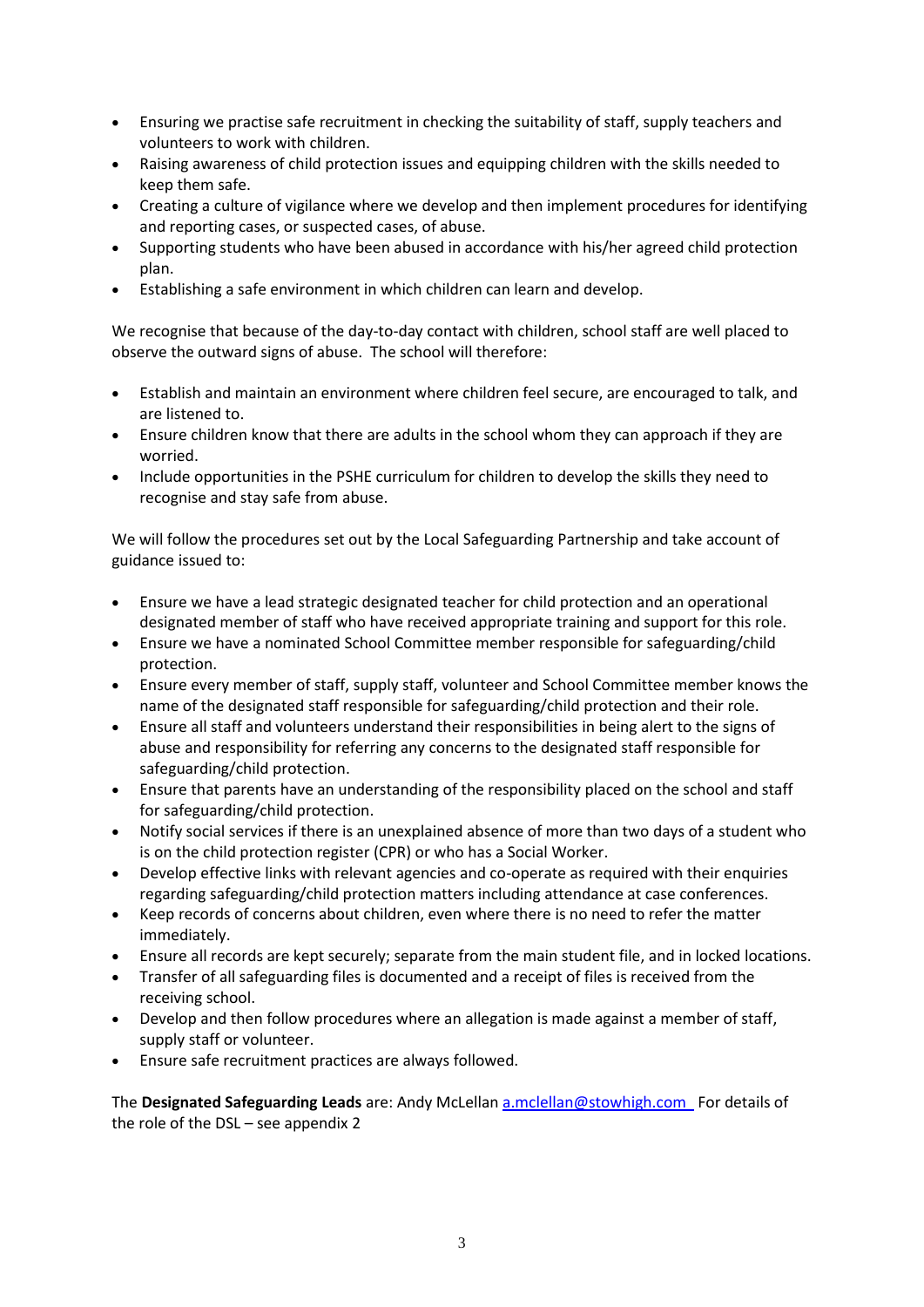The **named safeguarding Academy Member Panel member** is: Jon Brighton enquiries@stowhigh.com The **Chair of Academy Panel** is: TBC The **School Online Safety lead** is: Amy Cogan a.cogan@stowhigh.com

The designated teacher for 'Children in Care (CIC) is: Andy Mclellan a.mclellan@stowhigh.com

The Corporate Director for Children and Adults, have identified dedicated staff to undertake the role of Local Authority Designated Officers (LADO). LADOs can be contacted via email on rennie.everett@suffolk.gov.uk or by using the LADO telephone number: 01473 263495 for allegations against all staff and volunteers. The LADO for our school is Rennie Everett.

We recognise that children who are abused or witness violence may find it difficult to develop a sense of self-worth. They may feel helplessness, humiliation and some sense of blame. Our school may be the only stable, secure and predictable element in the lives of children at risk. When at school their behaviour may be challenging and defiant or they may be withdrawn. Our school will endeavour to support the student through:

- The content of the curriculum.
- The school ethos which promotes a positive, supportive and secure environment and gives students a sense of being valued.
- The school behaviour for conduct policy which is aimed at supporting vulnerable students in the school. The school will ensure that the student knows that some behaviour is unacceptable but they are valued and will not always be blamed for any abuse which has occurred.
- Liaison with other agencies that support the student such as social services, Child and Adolescent Mental Health Service, education welfare service and educational psychology service.
- Ensuring that, where a student on the CPR leaves, their information is transferred to the new school immediately and that the child's social worker is informed. We will either deliver documents by hand or send by special delivery in the post.

## **A. Indications of Abuse**

Teachers and other school staff, because of their regular contact with children, are well placed to observe outward signs of abuse, changes in behaviour and failure to develop. They are in a good position to assist those professionals in other agencies who are charged with the statutory responsibilities for investigating and dealing with individual cases by bringing cases of suspected or identified abuse to their attention. The more obvious signs such as bruises, cuts, burns, may be apparent especially when students change for physical education. Inadequate clothing, poor growth or apparently deficient nutrition may indicate physical neglect, while attention seeking or excessive dependence may point to emotional neglect. Sexual abuse may exhibit physical signs leading to a substantial behavioural change, including precocity or withdrawal. These signs and others can only cause suspicion and they are not, in themselves, proof that abuse has occurred. As part of their pastoral responsibilities, all staff should be alert to signs that might indicate that abuse is occurring. The designation of co-ordinating staff should not be seen to be diminishing the role of **ALL** staff in being alert to signs of abuse.

All staff are made aware that technology is a significant component in many safeguarding and wellbeing issues. Children are at risk of abuse online as well as face to face. In many cases abuse will take place concurrently via online channels and in daily life. Children can also abuse their peers online, this can take the form of abusive, harassing, and misogynistic messages, the non-consensual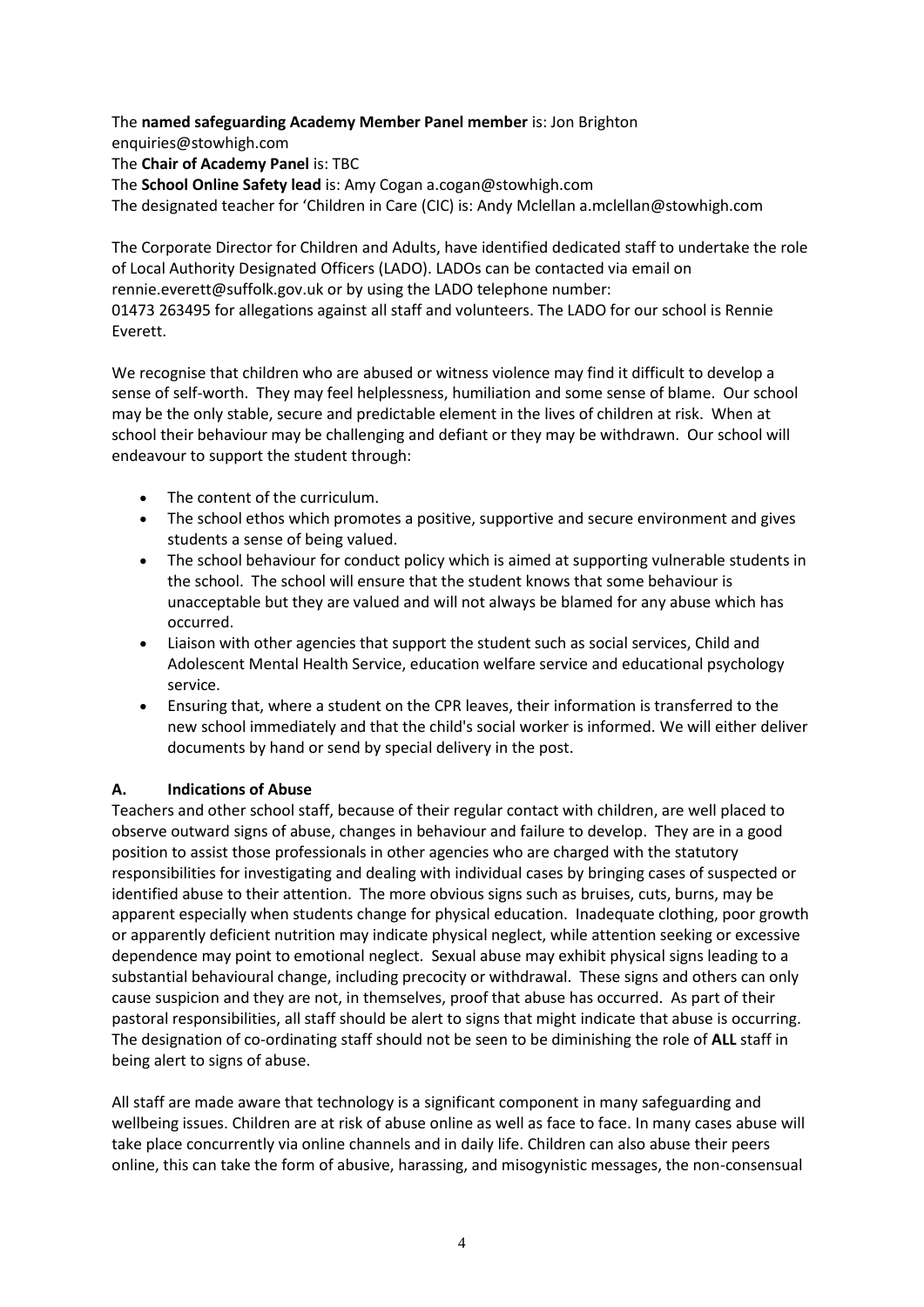sharing of indecent images, especially around chat groups, and the sharing of abusive images and pornography, to those who do not want to receive such content.'

## **Suspected Abuse**

When all staff see any signs which cause them concern, they may have the opportunity to seek information, with tact and sympathy, from the child. If not, or the child's responses do not dispel suspicion, teachers should immediately report their concern to a designated member of staff. Other school staff should be asked to report any suspicions they may have.

## **Reporting Abuse**

In all cases where members of staff consider that they have cause to suspect abuse, including neglect and emotional ill-treatment, they should report their suspicions immediately to a designated member of staff with co-ordinating responsibilities. All suspicions should be recorded on Myconcern. They should then follow the procedures laid down by the LA for reporting such cases. The same procedures should be followed when information about abuse is volunteered to a member of staff by the child concerned.

## **B. Procedures within Stowmarket High School**

Andy McLellan is the named strategic lead designated teacher for safeguarding in the school, and Jon Brighton is the designated Academy Panel Member.

## **Coping with disclosure - Notes for Staff, Volunteers and Visitors**

Please note all staff should promptly share concerns and all verbal conversations should be promptly recorded on Myconcern.

It is important to recognise that a student who chooses to disclose to you has probably taken a great deal of time in reaching the point of disclosure. In disclosing, students may well be "disobeying" domestic instructions or giving away a secret. The stress will be considerable. Your reactions will be crucial and the following points can be used as a guide. All staff should be able to reassure victims that they are being taken seriously and that they will be supported and kept safe. A victim should never be given the impression that they are creating a problem by reporting abuse, sexual violence or sexual harassment. Nor should a victim ever be made to feel ashamed for making a report.

#### **Check List**

- 1. When it appears that a disclosure may be made, try first of all to put the child at ease by your own reassurance and, most importantly, by finding a comfortable and reasonably private place in which to talk.
- 2. Be calm, and as matter-of-fact as possible.
- 3. Underline your support, but make no promises of confidentiality. Try to explain your duties to involve other people.
- 4. Listen. Try not to say things which express doubt, shock or horror. Do not ask leading questions. Be aware that a child abused by an adult relative may still retain strong feelings of affection for that adult. Accept the student's language and terminology.
- 5. A disclosing child may falter in their resolve. Remain supportive. Allow space and time. Do not press. If the disclosure breaks down, report immediately.
- 6. Allow the child to retain a sense of control of the situation. Explain carefully what you are going to do and be prepared to allow the student to discuss the procedure.
- 7. Decide early when you have heard enough. Remember we want to minimise the number of times the student has to repeat the details to others.
- 8. Make notes and explain to the student why you are doing this. Others may be able to use your notes to avoid the student repeating disclosures.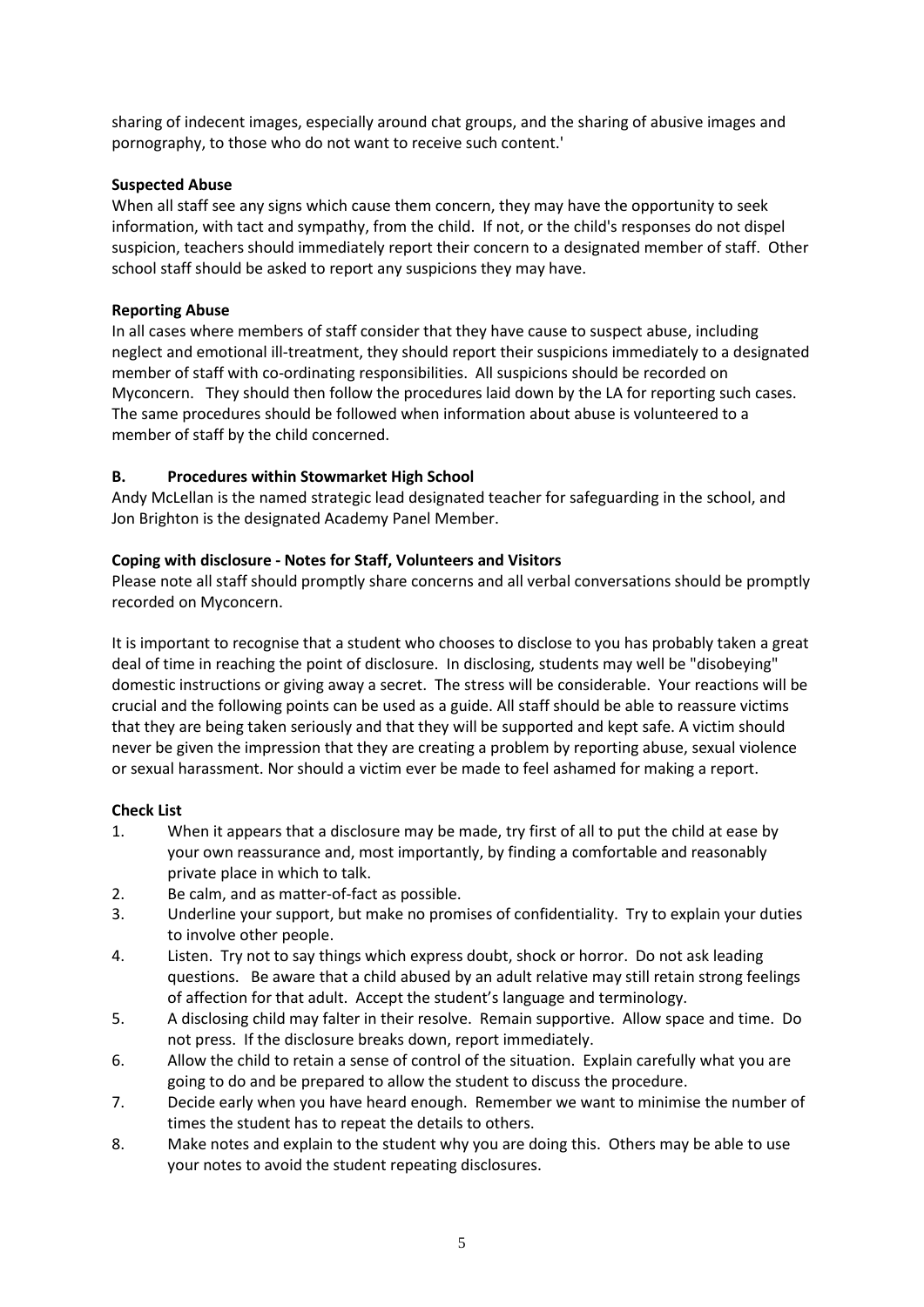- 9. If the disclosure is of a sexual nature, be extra sensitive to the needs of the student. It is critical that you tell the student you believe them. Children rarely lie about sexual abuse. **REMEMBER** that a decision to confide in an adult takes great courage on the part of the student. To be disbelieved adds greatly to the existing trauma.
- 10. Finally, there are a number of key phrases that can be built into your conversation.
	- Take your time
	- I'm going to help you
	- I believe you
	- I'm glad you told me
	- I'm sorry this happened to you

#### **Report**

In most cases it is hoped that a designated member of staff will be present at the disclosure, but in the event that they are not, the member of staff, volunteer or visitor involved must report the incident on the day that it occurred, to a designated member of staff.

Tell the student you cannot keep this information to yourself, that you want it to stop and that others must be told. Find out if they have told anyone else and let the student know what is likely to happen next. Follow the school procedures:

Student  $\Rightarrow$  Staff, Volunteer or Visitor  $\Rightarrow$  Designated Member of Staff  $\Rightarrow$  Other Agencies

but try to avoid leaving the student on their own immediately after a disclosure. This can feel like rejection.

Electronic forms on Myconcern should be submitted as soon as practically possible to a DSL. Once the disclosure is reported, the designated member of staff will be covered, if necessary, so that they can follow through the incident. After talking to the member of staff, volunteer or visitor present at the disclosure and possibly speaking to the student (if appropriate), the designated member of staff will then complete a Multi-Agency Referral Form (MARF) and email it to Customer First. The designated member of staff will act in "loco parentis" when the legal disclosure is made to the Police Officer or Social Worker. The mutli-disciplinary agencies will contact the family when appropriate. The member of staff, volunteer or visitor present at disclosure could also remain during the legal disclosure and will be kept informed about the case. Should a DSL not be on the school premises staff should go to reception and call the DSL on their mobile phone with information and for further advice.

## **If you have concerns about the safety or welfare of a child and feel they are not being acted upon by the designated safeguarding team, it is your responsibility to action by contacting Customer First on 0808 800 4005.**

#### **C. Signs and Symptoms**

The education service is not an investigation or intervention agency for child protection, but it has an important role to play at the recognition and referral stages.

Any suspicions staff may have should be submitted as soon as possible onto Myconcern. These will be recorded and, should a pattern emerge, then the appropriate action will be taken.

Below are listed some of the ways children can, and do, show their distress:

- repeated minor physical injuries (e.g. bruises, cuts, etc)
- children who are dirty, smelly, poorly clothed or who appear underfed
- children who have lingering illnesses which are not attended to
- deterioration in school work or significant changes in behaviour without explanation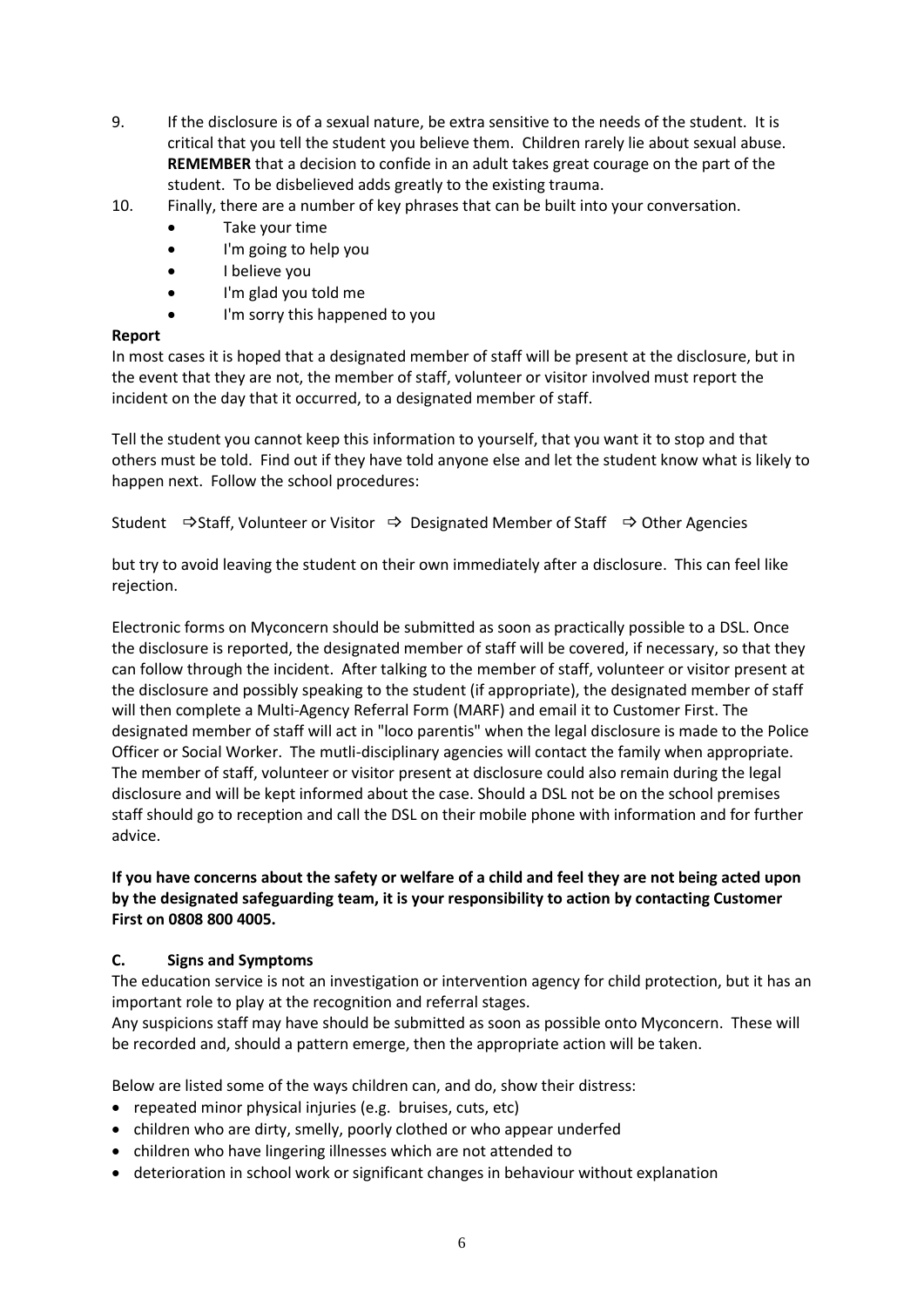- aggressive behaviour, severe tantrums
- an air of "detachment" or "don't care" attitude
- overly compliant behaviour, "watchful" attitude
- sexually explicit behaviour (e.g. playing games and showing awareness which is inappropriate for the child's age)
- continual open masturbation, aggressive or inappropriate sex play
- the child who is reluctant to go home or is kept away from school by a parent for no apparent reason
- does not join in school social activities, has few school friends
- does not trust adults, particularly those who are close
- "tummy pains" with no medical reason
- $\bullet$  eating problems, including over-eating, loss of appetite
- disturbed sleep, nightmares, bed-wetting
- running away from home, suicide attempts, self-inflicted wounds
- reverting to younger behaviour, depression, withdrawal
- relationships between the child and adults which are secretive and exclude others

Pregnancy - a student who discloses to any staff, volunteer or visitor that they might be pregnant must be told that their parents will need to be informed. They will be given 24 hours to do this themselves, after which time, their Head of Year will contact home to speak to their parents.

#### **The following categories form the criteria for registration:**

(Working Together to Safeguard Children (2018) statutory guidance sets out full descriptions).

1. Physical abuse - is deliberately physically hurting a child. It can involve hitting, shaking, squeezing, drowning, suffocating, burning and biting. It also involves giving the student poisonous substances, inappropriate drugs and alcohol. Physical abuse can leave signs - bruises, burns, fractures and cuts without plausible explanation of cause.

2. Emotional abuse - is the persistent emotional maltreatment of a child where a student consistently faces a lack of love and affection, or is continually threatened by verbal attacks, taunting and shouting (domestic violence). It may involve a parent deliberately telling their child that they are worthless, or unloved or inadequate. It may include not giving a child opportunities to express their views, deliberately silencing them or 'making fun' of what they say and how they communicate. They may well have a lack of confidence and low self-esteem. It is also sometimes called psychological abuse.

3. Sexual abuse - is any sexual activity with a child. Often victims of sexual abuse do not recognise themselves as such. Sexual abuse may involve physical contact, including assault by penetration (e.g. rape or oral sex) or non-penetrative acts such as masturbation, kissing, rubbing and touching outside clothing. It may include non-active activities, such as involving children in the production of sexual images, forcing children to look at sexual images or watch sexual activities, encouraging children to behave in sexual inappropriate ways or grooming a child for preparation of abuse (including via the internet).

4. Neglect - is a pattern of failing to provide for a child's basic needs, whether it be adequate food, clothing, hygiene, supervision or shelter. It is likely to result in the serious impairment of a child's health or development. Children who are neglected often suffer from other types of abuse.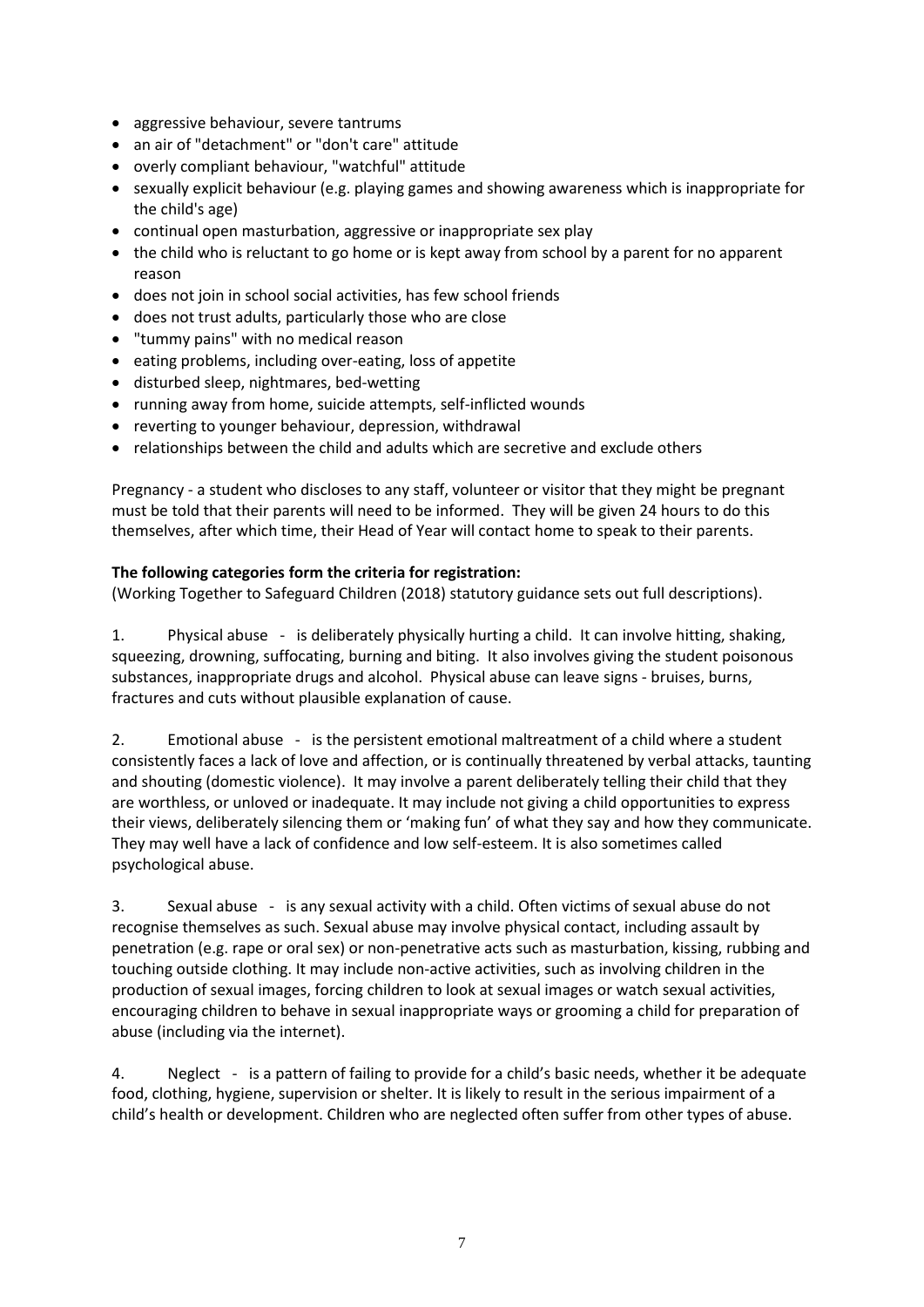#### **Anti-Radicalisation Statement**

At Stowmarket High School all staff are expected to uphold and promote the fundamental principles of British values, including democracy, the rule of law, individual liberty and mutual respect, and tolerance of those with different faiths and beliefs. The main aims of this policy statement are to ensure that staff are fully engaged in being vigilant about radicalisation; that they overcome professional disbelief that such issues will not happen here and ensure that we work alongside other professional bodies and agencies to ensure that our students are safe from harm. The principle objectives are that:

 All of the School Committee, teachers, teaching assistants and non-teaching staff will have an understanding of what radicalisation and extremism are and why we need to be vigilant in school. All of the School Committee, teachers, teaching assistants and non-teaching staff will know what the school policy is on anti-radicalisation and extremism and will follow the policy when issues arise. All parents and students will know that the school has policies in place to keep pupils safe from harm and that the school regularly reviews its systems to ensure they are appropriate and effective.

'Radicalisation' refers to the process by which a person comes to support terrorism and extremist ideologies associated with terrorist groups. 'Extremism' is the "vocal or active opposition to fundamental British values, including democracy, the rule of law, individual liberty and mutual respect and tolerance of different faiths and beliefs. We also include in our definition of extremism calls for the death of members of our armed forces. (As defined in the Government Prevent Strategy 2011). 'Terrorism' is an action that endangers or causes serious violence to a person/people; causes serious damage to property; or seriously interferes or disrupts an electronic system. The use or threat **must** be designed to influence the government or to intimidate the public and is made for the purpose of advancing a political, religious or ideological cause.

Although serious incidents involving radicalisation have not occurred at Stowmarket High School to date, it is important for us to be constantly vigilant and remain fully informed about the issues which affect the region in which we teach and to refer any concerns through the appropriate channels (DSLs). Concerns should be noted on Myconcern and the DSL will complete a VTR referral where necessary.

Our curriculum promotes respect, tolerance and diversity. Students are encouraged to share their views and recognise that they are entitled to have their own different beliefs which should not be used to influence others. Our PSHE (Personal, Social and Health Education), Philosophy and Ethics and SMSC (Spiritual, Moral, Social and Cultural) provision is embedded across the curriculum, and underpins the ethos of the school. It is recognised that students with low aspirations are more vulnerable to radicalisation and therefore we strive to equip our students with confidence, selfbelief, respect and tolerance as well as setting high standards and expectations for themselves. Students are regularly taught about how to stay safe when using the Internet and are encouraged to recognise that people are not always who they say they are online. They are taught to seek adult help if they are upset or concerned about anything they read or see on the Internet. We also look at other topics such as depression, self-harm and coping with stress.

Through CPD opportunities in school, we will ensure that our staff are fully aware of the threats, risks and vulnerabilities that are linked to radicalisation; are aware of the process of radicalisation and how this might be identified early on.

#### **Children Missing Education (CME)**

All children, regardless of their circumstances, are entitled to an efficient, full time education which is suitable to their age, ability, aptitude and any special educational needs they may have.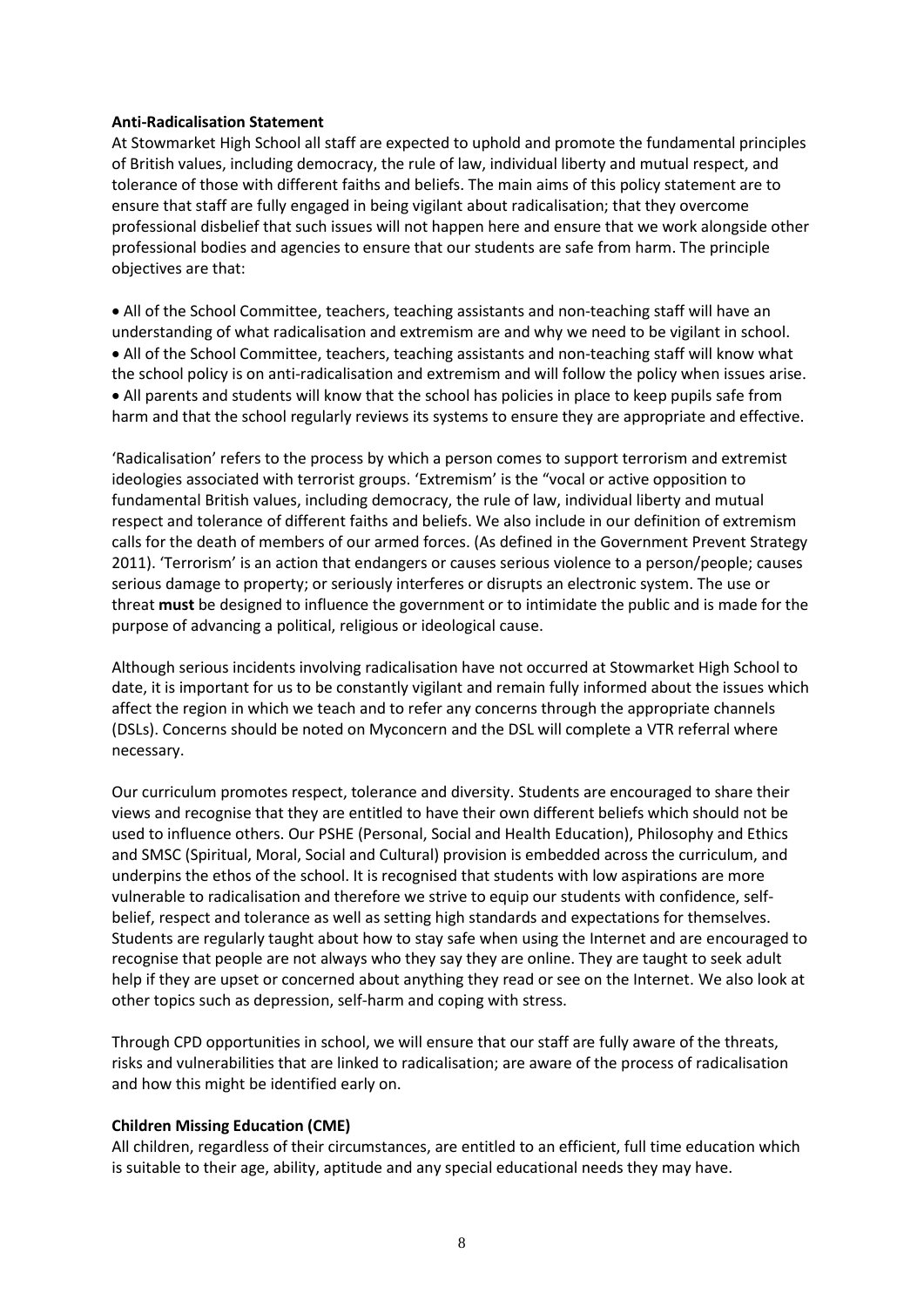Children missing education are children of compulsory school age who are not registered pupils at a school and are not receiving suitable education otherwise than at a school. Children missing education are at significant risk of underachieving, being victims of harm, exploitation or radicalisation, and becoming NEET (not in education, employment or training) later in life.

Effective information sharing between parents, schools and local authorities is critical to ensuring that all children of compulsory school age are safe and receiving suitable education. Parents should ensure that the school has at least two emergency contacts for their child. For more details, see *Appendix 4.*

## **County Lines**

County lines is a term used to describe gangs and organised criminal networks involved in exporting illegal drugs (primarily crack cocaine and heroin) into one or more importing areas (within the UK), using dedicated mobile phone lines or other form of 'deal line'. Exploitation is an integral part of the county lines offending model with children and vulnerable adults exploited to move (and store) drugs and money. Offenders will often use coercion, intimidation, violence (including sexual violence) and weapons to ensure compliance of victims. Children can be targeted and recruited into county lines in a number of locations including schools, further and higher educational institutions, pupil referral unis, special educational needs schools, children's homes and care homes. Children are often recruited to move drugs and money between locations.

**Child Sexual Exploitation (CSE)** is where an individual or group takes advantage of an imbalance of power to coerce, manipulate or deceive a child into sexual activity (a) in exchange for something the victim needs or wants, and/or (b) for the financial advantage or increased status of the perpetrator or facilitator. The victim may have been sexually exploited even if the sexual activity appears consensual. CSE does not always involve physical contact; it can also occur through the use of technology. CSE can affect any child or young person (male or female) under the age of 18 years, including 16 and 17 year olds who can legally consent to have sex. It can include both contact (penetrative and non-penetrative acts) and non-contact sexual activity and may occur without the child or young person's immediate knowledge (e.g. through others copying videos or images they have created and posted on social media).

**Child Criminal Exploitation (CCE)** is where an individual or group takes advantage of an imbalance of power to coerce, manipulate or deceive a child into any criminal activity (a) in exchange for something the victim needs or wants, and/or (b) for the financial advantage or of the perpetrator or facilitator and/or (c) through violence or the threat of violence. The victim may have been criminally exploited even if the activity appears consensual. CCE does not always involve physical contact; it can also occur through the use of technology. CCE can include children being forced to work in cannabis factories, being coerced into moving drugs or money across the country (county lines) forced to shoplift or pickpocket, or to threaten other young people.

#### **Gang Related Violence**

Teenagers can be particularly vulnerable to recruitment into gangs and involvement in gang violence. This vulnerability may be exacerbated by risk factors in an individual's background, including violence in the family, involvement of siblings in gangs, poor educational attainment, or mental health problems. Young people who are involved in gangs are more like to suffer harm themselves, through retaliatory violence, displaced retaliation, territorial violence with other gangs or other harm suffered whilst committing a crime. Young people involved in gangs are more likely to possess and use weapons, both knives and guns. Evidence shows that those carrying weapons are more likely to become victims of weapon attacks and the risk of being seriously injured increases in group situations.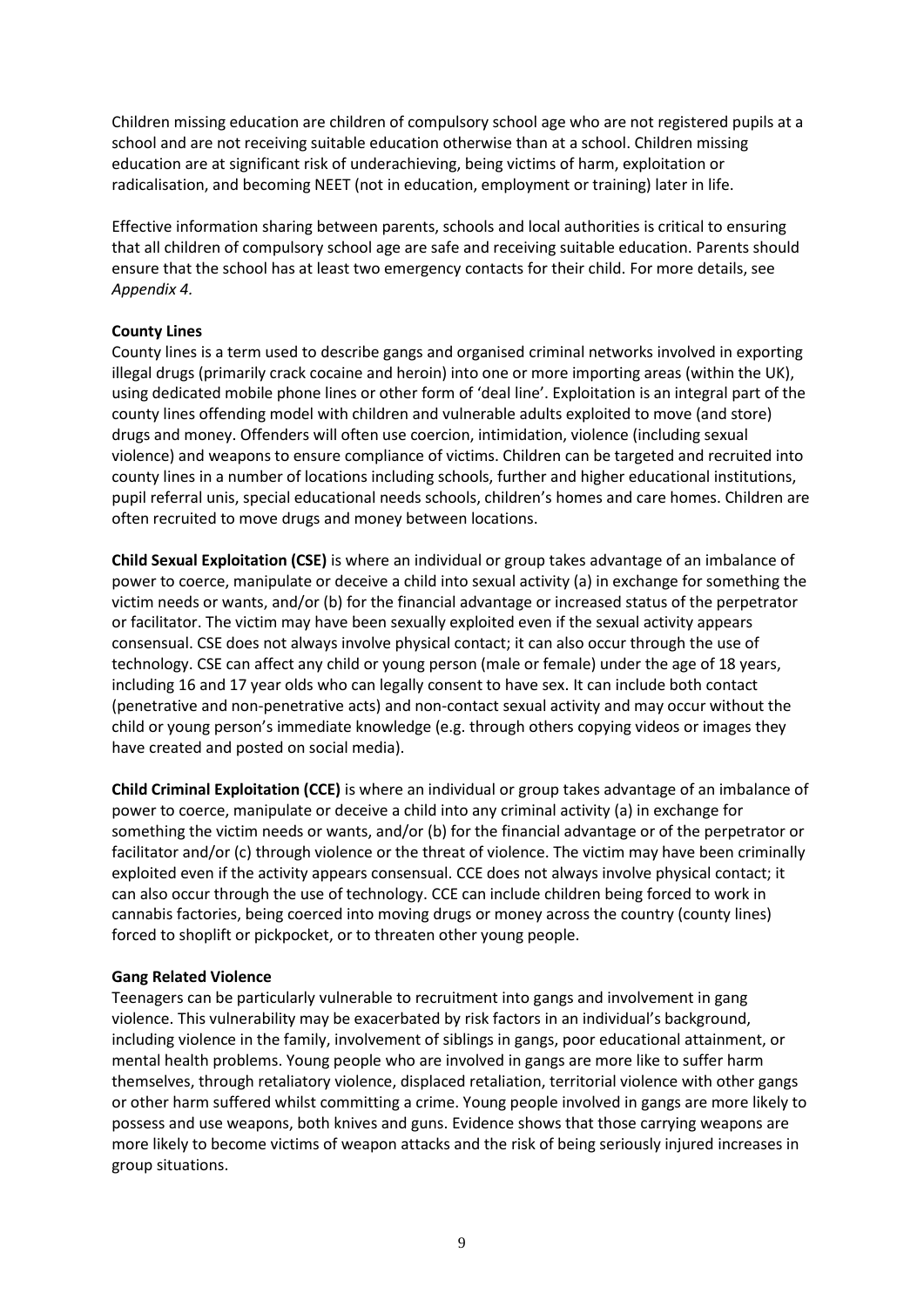## **Private Fostering**

Private fostering is when a child under the age of 16 (under 18 if disabled) is cared for by someone who is not their parent or a 'close relative'. This is a private arrangement made between a parent and a carer, for 28 days or more. There is a mandatory duty to inform the local authority of children in such arrangements.

#### **Upskirting**

The Voyeurism (Offences) Act, which is commonly known as the Upskirting Act, came into force on 12 April 2019. Upskirting is where someone takes a picture under a person's clothing (not necessarily a skirt) without their permission and or knowledge, with the intention of viewing their genitals or buttocks (with or without underwear) to obtain sexual gratification, or cause the victim humiliation, distress or alarm. It is a criminal offence. Anyone of any gender, can be a victim.

**Female Genital Mutilation (FGM)** comprises of all procedures involving partial or total removal of the external female genitalia or other injury to the female genital organs whether for cultural or non-therapeutic reasons. (World Health Organisation-1997). A person who's had FGM may:

- have difficulty walking, sitting or standing
- spend longer than normal in the bathroom or toilet
- have unusual behaviour after an absence from school or college
- be particularly reluctant to undergo normal medical examinations
- ask for help, but may not be explicit about the problem due to embarrassment or fear.

FGM affects girls particularly from north African countries, including Egypt, Sudan, Somalia and Sierra Leone. Although our school has no children from these backgrounds and consider girls in our school safe from FGM, we will continue to review our policy annually with the belief that 'it could happen here'. The Serious Crime Act 2015 came in to force in July 2015 and with it new legal powers to deal with FGM. From our school's perspective, there is a mandatory duty on teachers to report disclosures on FGM about a female under 18 personally to the police. It is important to note that teachers will become aware of FGM by disclosure, not through physical examination.

**Breast Flattening** - Breast flattening (often called breast ironing) is the pounding and massaging of a young girl's breasts, to prevent and stunt breast growth. It is usually carried out by pressing, massaging or pounding the breasts using hard or heated objects. Breast flattening is traditional practice in parts of West Africa. It is typically arranged or performed by the girl's mother, to make the girl less attractive to males by delaying the signs that the girl is maturing into a young woman. Reasons for this include, protecting the girl from sexual harassment and rape. It also carried out to discourage pre-marital sex, unwanted pregnancy and prevent early marriage. Often one of the drivers is that the mother will want her daughter to avoid pregnancy so that they receive an education. Staff will receive additional training regarding breast flattening and need to be aware that practice usually starts when a girl begins to develop breasts, generally affecting pubescent girls aged between 8 and 12 years of age. No one knows how widespread it is in the UK. It is a hidden crime, taking place in private and where the victim is unlikely to report their mother or family member. Whilst there are no official police or government figures, it is widely accepted that it has been brought to the UK and is practiced amongst those communities that have now settled here.

#### **Staff training**

Staff in school will receive safeguarding updates on a weekly basis through the Pastoral Update. Further information will be received periodically during staff briefings and more bespoke training will be carried out during staff CPD sessions throughout the year on a Monday after school.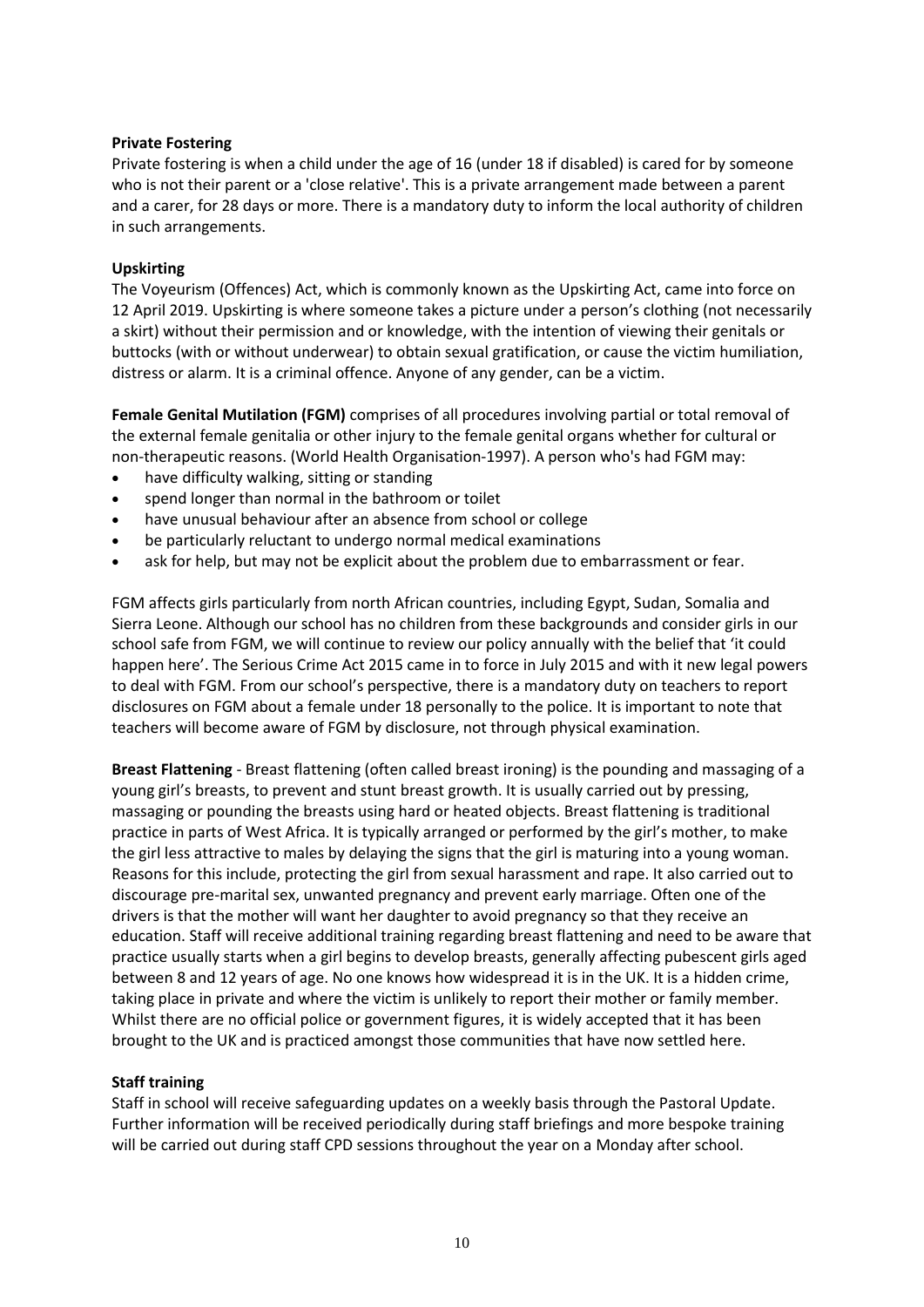All staff at Stowmarket High School receive online safety training which is integrated, aligned and considered as part of the whole school approach to safeguarding. At Stowmarket High School the CPD programme will be reviewed annually to ensure that all the knowledge staff need is included and most importantly, that they understand how it is to be implemented.

## **Early Help**

Providing early help is more effective in promoting the welfare of children than reacting later. Early help means providing support as soon as a problem emerges, at any point in a child's life, from the foundation years through to the teenage years. Early help can also prevent further problems arising, for example, if it is provided as part of a support plan where a child has returned home to their family from care. Effective early help relies upon local agencies working together to:

- identify children and families who would benefit from early help;
- undertake an assessment of the need for early help; and

• provide targeted early help services to address the assessed needs of a child and their family which focuses on activity to significantly improve the outcomes for the child.

All staff will be aware of early help process and understand their role in it which includes identifying emerging problems, liaising with DSLs, sharing information and in some cases acting as lead professional in early help assessments

<https://www.stowhigh.com/assets/Documents/Early-Help-PDF.pdf>

## **Children with SEN and Disabilities**

Stowmarket High School understands there are additional safeguarding challenges for children with SEND. Staff will be aware that behaviour, mood and injury may relate to possible abuse and not just their SEN or disability. Students with SEND have a higher risk of peer group isolation, some may have difficulties with communication and this group can have a disproportionate impact of bullying. When necessary we will consider extra pastoral support for children with SEN and disabilities.

Mental health conditions may cause barriers for reporting concerns. Additional pastoral support and attention along with ensuring any appropriate support for communication is in place is required.

#### **Case Conference Information**

The designated member of staff will involve Heads of Years and teaching staff of the student concerned when necessary, enabling them to be fully briefed with a record of the relevant facts.

- Academic ability (is the student working to their potential? If not, is there a reason?)
- Attendance including reasons for absence if known any referrals to the EWO
- Relationships with peers
- Relationships with adults
- Behaviour/personality patterns, problems, signs of distress, etc.
- Observations regarding physical care including hygiene, clothing, etc.
- Parents' relationships with school staff their interest in the student's progress
- Any general or specific concerns and incidents
- Any other information

There are no perfect solutions when dealing with child abuse. It is important to remember that we all have responsibility to act in the best interests of children, even when this is difficult. The consequences of not reporting your suspicions if the child has been abused could be far more serious.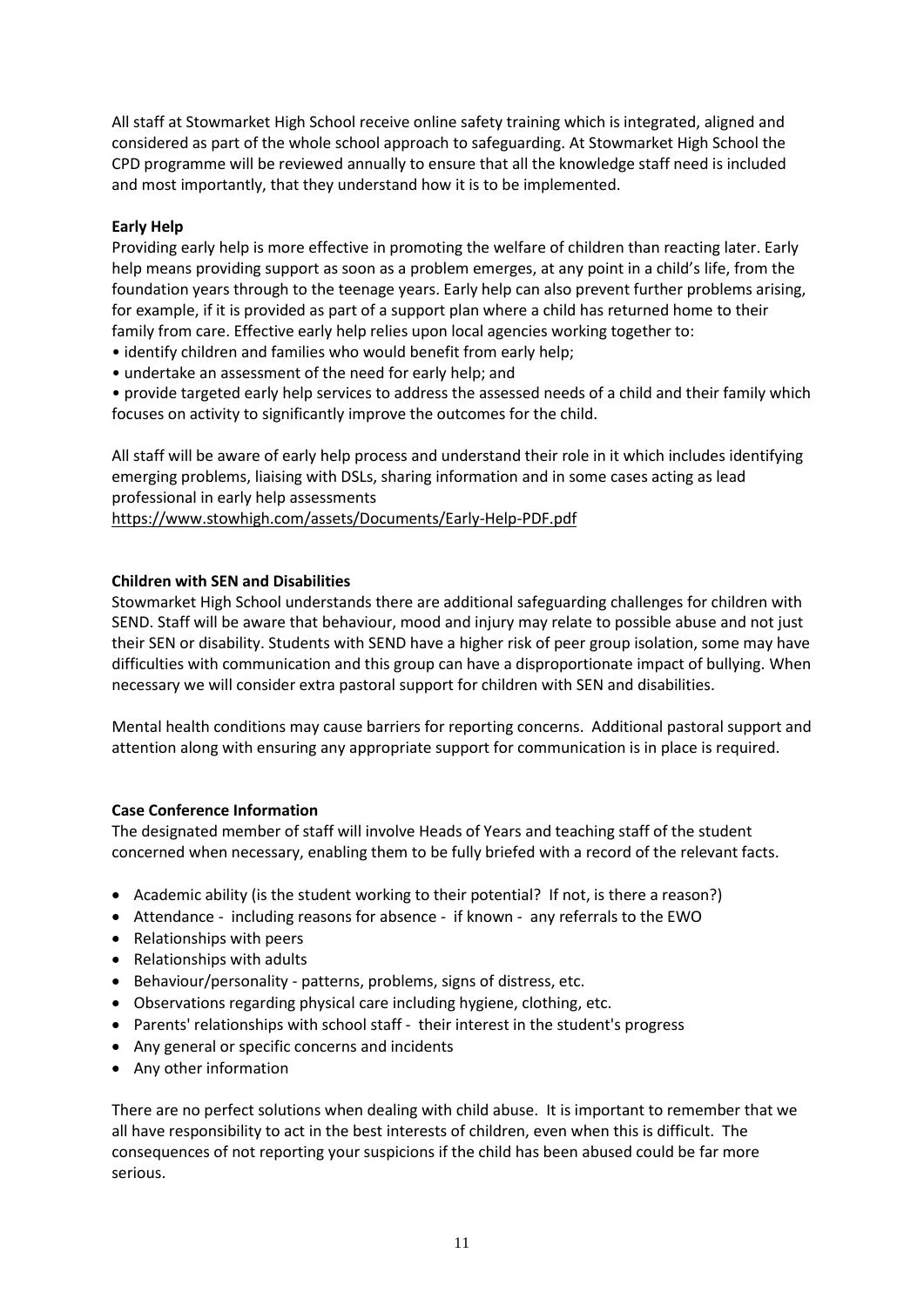## **Allegations against staff**

- The school has a senior leader within the organisation to whom allegations or concerns that a member of staff, a supply teacher, volunteer or visitor may have abused a child should be reported. At Stowmarket High School this is to the Headteacher.
- Any allegation made against staff must be reported to the designated School Committee member.
- The School Committee have adopted the LA's procedures which will be followed in the event of an allegation being made.
- In the case of allegations against the Headteacher these should be referred to the Chair of the School Committee. All procedures make sure that all staff and volunteers know whom the person is. Procedures also include a named alternative person in the absence of the senior leader, or in cases where that person is the subject of the allegation or concern. The school's Deputy Headteacher would serve in that capacity.
- Reasons concerns may be raised about staff include: -behaving in a way that has harmed a child or could have harmed a child -possibly committing a criminal offence against or related to a child
	- -behaving towards a child or children in a way that indicates he or she may pose a risk of harm to children
	- -behaved or may behave in a way that indicates they may not be suitable to work with children (transferable risk i.e. out of school behaviours which are not linked to children e.g. domestic violence).

The term 'low-level' concern is important. It is made clear that the concern is not insignificant, it means that the behaviour towards a child does not meet the threshold of harm. A low-level concern is any concern – no matter how small, and even if no more than causing a sense of unease or a 'nagging doubt' that an adult working in or on behalf of the school or college may have acted in a way that:

Is inconsistent with the staff code of conduct, including inappropriate conduct outside of work, and does not meet the allegations threshold or is otherwise not considered serious enough to consider a referral to the LADO.

Low level concerns could include, but are not limited to:

Being over friendly with children, having favourites, taking photographs of children on their mobile phone, engaging with a child on a one-to-one basis in a secluded area or behind a closed door, using inappropriate sexualised intimidating or offensive language.

At Stowmarket High School staff are clear about what appropriate behaviour is, and are confident in distinguishing expected and appropriate behaviour from concerning, problematic or inappropriate behaviour, in themselves and others. Staff should share any low-level safeguarding concerns with the Designated Safeguarding Lead and any unprofessional behaviour will be dealt with at an early stage. All incidents will be dealt with sensitively.

Whilst we are not the employers of supply teachers, we will ensure allegations are dealt with properly. We will take the lead in any investigation because agencies do not have direct access to children or our other school staff, so they will not be able to collect the facts or liaise with the LADO.

## **Security**

All staff have a responsibility for maintaining awareness of buildings and grounds security and for reporting concerns that may come to light. We operate within a whole school community ethos and welcome comments from students, parents and others about areas that may need improvement as well as what we are doing well. Appropriate checks will be undertaken in respect of visitors and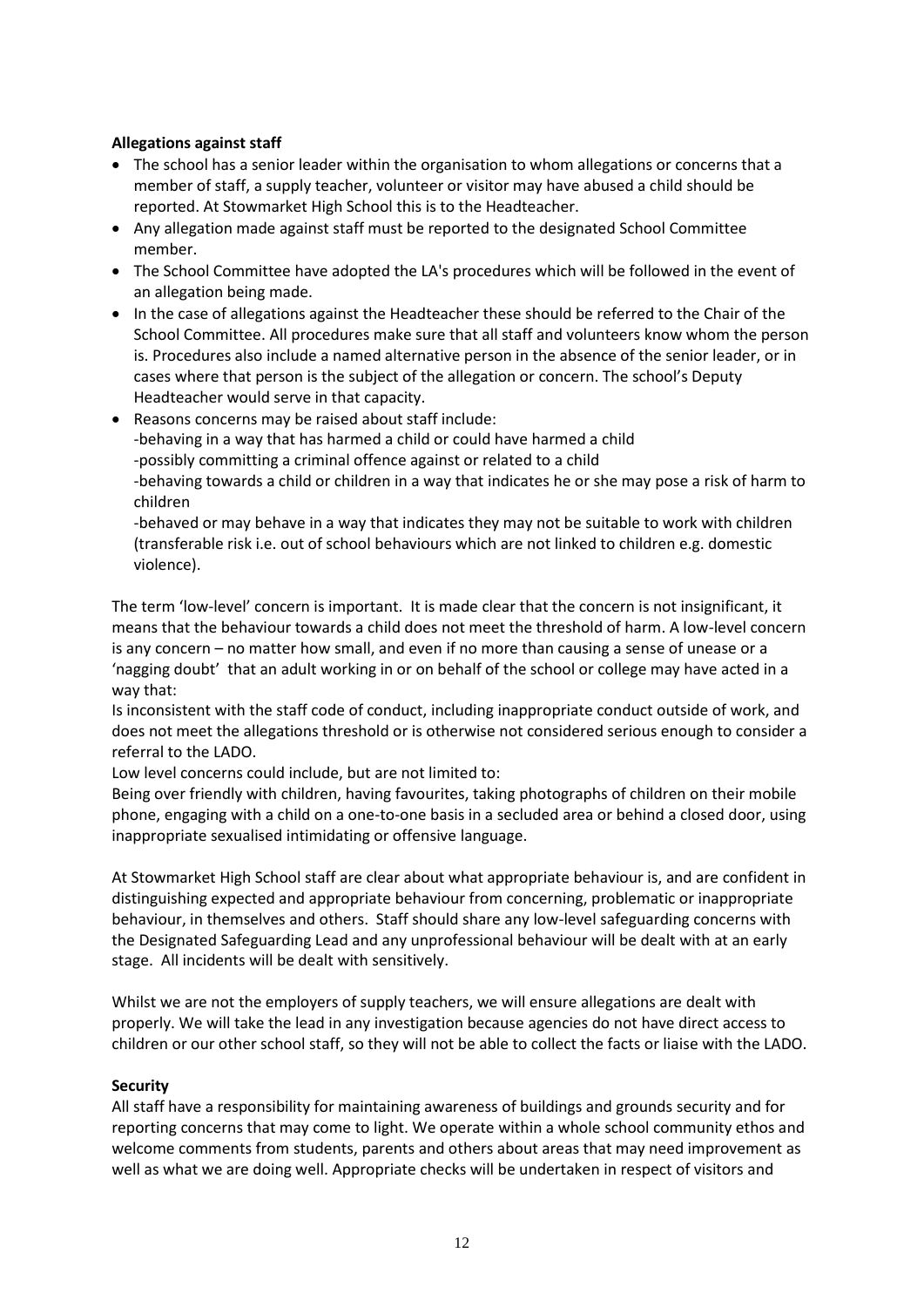volunteers coming into school as outlined within guidance. Visitors will be expected to sign in and out via the office visitors' log and to display a visitor's badge whilst on school site. Any individual who is not known or identifiable should be challenged for clarification and reassurance. Our school will not accept the behaviour of any individual (parent or other) that threatens school security or leads others (child or adult) to feel unsafe. Such behaviour will be treated as a serious concern and may result in a decision to refuse access for that individual to the school site.

## **Online Safety**

At Stowmarket High School we have a clear policy in place regarding mobile and smart technology. Please refer to the behaviour for conduct 2021 policy for more information. Mobile phone access at school means some children sexually harass their peers via their mobile and smart technology, share consensually and non-consensually (often via large chat groups), and view and share pornography and other harmful content. At Stowmarket High School we have carefully considered how this is managed on our premises and this is reflected in our mobile phone policy.

## **Information Sharing**

As a school we have clear powers to share, hold and use information as early as possible to help identify, assess, and respond to risks or concerns about the safety and welfare of children, whether this is when problems are first emerging, or where a child is already known to the local authority children's social care.'

## **Use of school or college premises for non-school activities**

When services or activities are provided by the school committee or under the direct supervision or management of the school arrangements for child protection will apply. Where services or activities are provided by another body, the school committee should seek assurance that the body concerned has appropriate safeguarding and child protection policies and procedures in place (including inspecting these as needed). It is important to ensure that there are arrangements in place where appropriate. The safeguarding arrangements should be included in any lease or hire agreement as a condition of use and occupation of the premises; and that failure to comply with this would lead to termination of the agreement.

#### **Elective Home Education**

Parents may decide to Educate their children at home commonly referred to as Elective Home Education (EHE). A number of students have an overwhelmingly positive learning experience'. However, it can also 'mean some children are less visible to the services that are there to keep them safe and supported in line with their needs'. At Stowmarket High School 'where a parent/carer has expressed their intention to remove a child from school with a view to educating at home we will work with other key professionals to coordinate a meeting with parents/carers where possible. Ideally, this would be before a final decision has been made, to ensure the parents/carers have considered what is in the best interests of each child. This is particularly important where a child has SEND, is vulnerable, and/or has a social worker.

## **External Visitors**

For people who visit Stowmarket High School in a professional capacity all ID will be checked making sure that the visitor has had the appropriate DBS check. Self-employed professionals should show their DBS, as they have no employer to confirm that this has been done.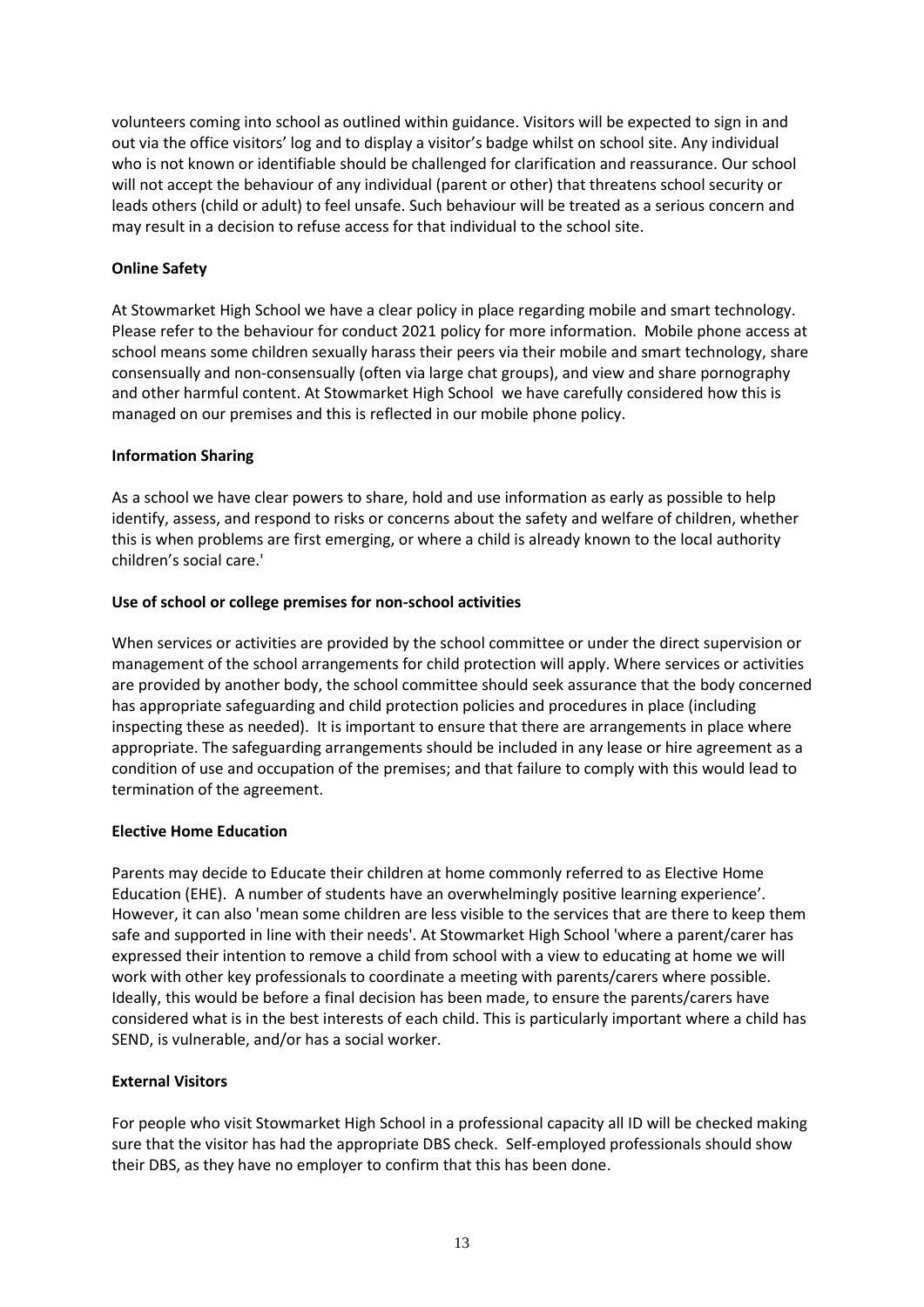## APPENDIX 1

School Policies on related safeguarding issues (to be read and followed alongside this document)

- Online Safety Policy
- Behaviour for Conduct Policy (covers use of reasonable force)
- Health and Safety Policy
- Anti-Bullying Policy
- Attendance Policy
- Safer Recruitment Guidelines
- Whistle-Blowing Policy
- Drug Policy
- Trips and visits
- Supporting Students with medical needs
- Staff Code of Conduct (within staff handbook)
- Allegations Policy
- Peer on Peer Abuse Policy
- Relationships and Sex Education Policy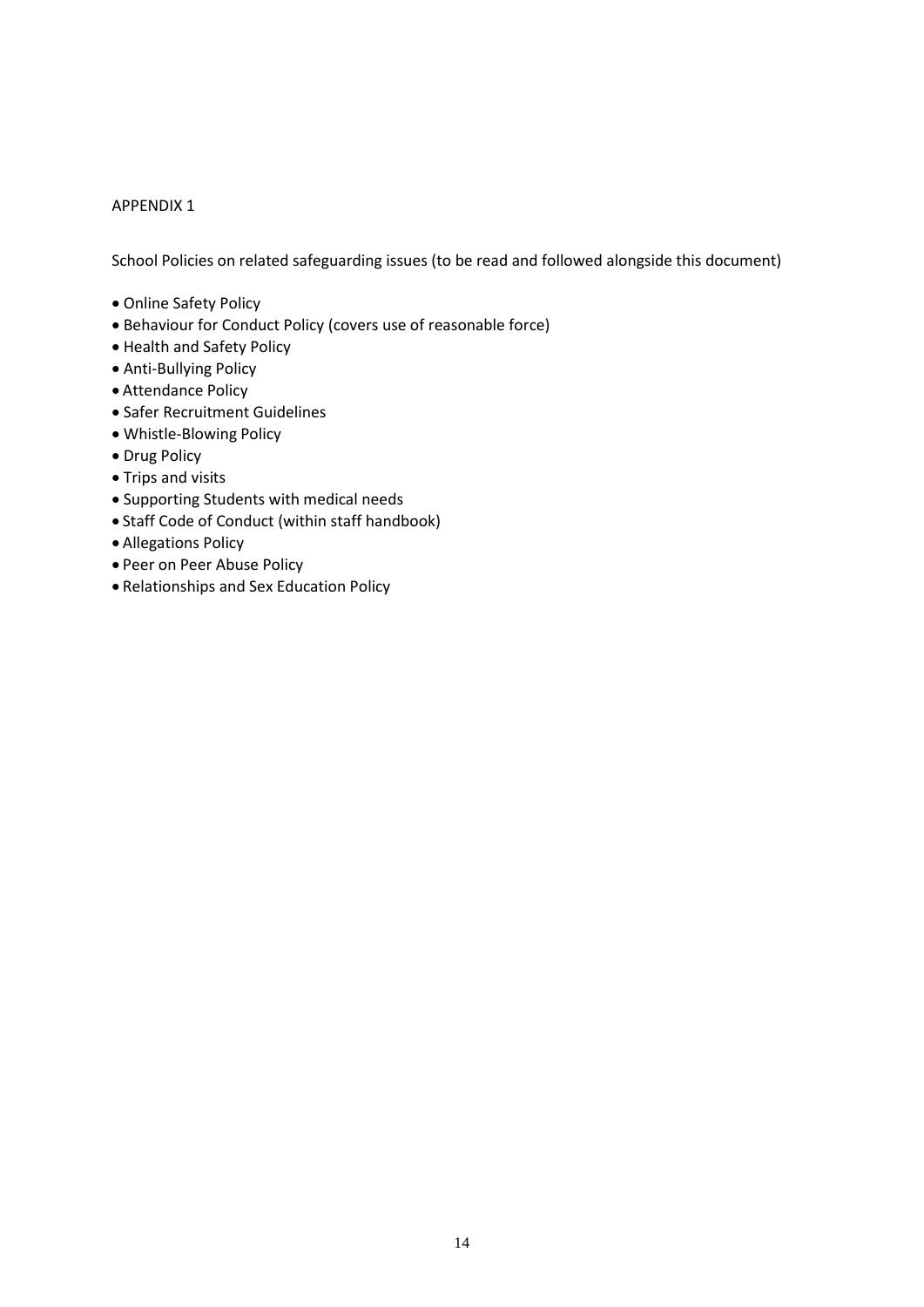#### APPENDIX 2

#### **Role of the designated safeguarding lead**

The School Committee should ensure an appropriate **senior member** of staff, from the school **leadership team**, is appointed to the role of designated safeguarding lead. The designated safeguarding lead should take **lead responsibility** for safeguarding and child protection (including online safety). This should be explicit in the role holder's job description. This person should have the appropriate status and authority within the school to carry out the duties of the post. They should be given the time, funding, training, resources and support to provide advice and support to other staff on child welfare and child protection matters, to take part in strategy discussions and inter-agency meetings, and/or to support other staff to do so, and to contribute to the assessment of children.

## **Deputy designated safeguarding leads**

It is a matter for individual schools as to whether they choose to have one or more deputy designated safeguarding leads. Any deputies should be trained to the same standard as the designated safeguarding lead and the role should be explicit in their job description. Whilst the activities of the designated safeguarding lead can be delegated to appropriately trained deputies, the ultimate **lead responsibility** for child protection, as set out above, remains with the designated safeguarding lead, this **lead responsibility** should not be delegated.

## **Manage referrals**

The designated safeguarding lead is expected to:

-refer cases of suspected abuse to the local authority children's social care as required;

-support staff who make referrals to local authority children's social care;

-refer cases to the Channel programme where there is a radicalisation concern as required;

-support staff who make referrals to the Channel programme;

-refer cases where a person is dismissed or left due to risk/harm to a child to the Disclosure and Barring Service as required; and

-refer cases where a crime may have been committed to the Police as required.

## **Work with others**

The designated safeguarding lead is expected to:

-liaise with the headteacher to inform him of issues especially ongoing enquiries under section 47 of the Children Act 1989 and police investigations;

-as required, liaise with the "case manager" and the designated officer(s) at the local authority for child protection concerns in cases which concern a staff member;

-liaise with staff (especially pastoral support staff, school nurses, IT Technicians, and SENCOs) on matters of safety and safeguarding (including online and digital safety) and when deciding whether to make a referral by liaising with relevant agencies; and

-act as a source of support, advice and expertise for all staff.

-DSLs should help promote educational outcomes by sharing the information about the welfare, safeguarding and child protection issues that children, including children with a social worker, are experiencing, or have experienced with teachers and school leadership staff.

## **Training**

The designated safeguarding lead (and any deputies) should undergo training to provide them with the knowledge and skills required to carry out the role. This training should be updated at least every two years. The designated safeguarding lead should undertake Prevent awareness training. In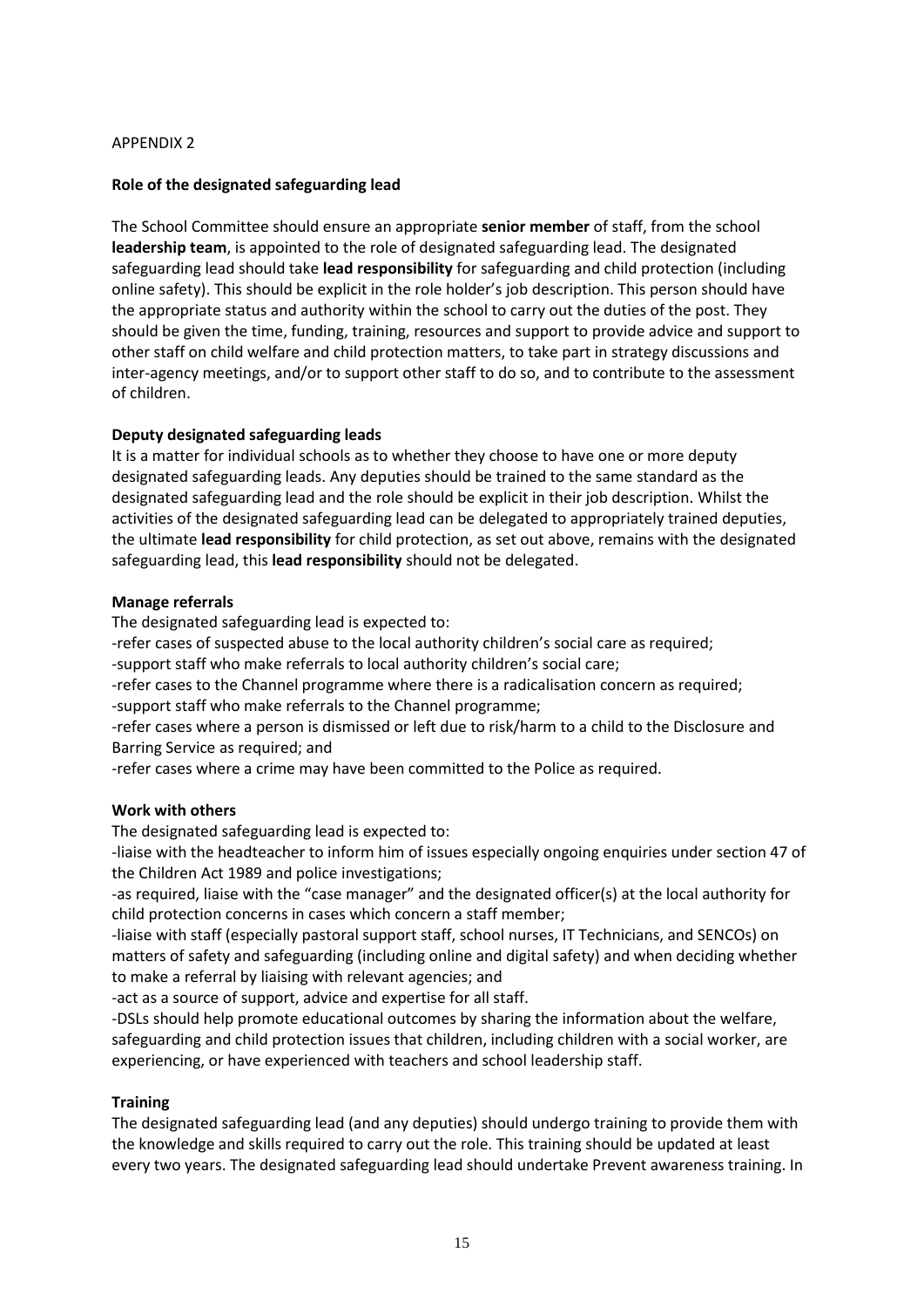addition to the formal training set out above, their knowledge and skills should be refreshed (this might be via e-bulletins, meeting other designated safeguarding leads, or simply taking time to read and digest safeguarding developments) at regular intervals, as required, and at least annually, to allow them to understand and keep up with any developments relevant to their role so they: -understand the assessment process for providing early help and statutory intervention, including local criteria for action and local authority children's social care referral arrangements.

-have a working knowledge of how local authorities conduct a child protection case conference and a child protection review conference and be able to attend and contribute to these effectively when required to do so;

-ensure each member of staff has access to, and understands, the school's child protection policy and procedures, especially new and part time staff;

-are alert to the specific needs of children in need, those with special educational needs and young carers;

-are able to keep detailed, accurate, secure written records of concerns and referrals; -understand and support the school or college with regards to the requirements of the Prevent duty and are able to provide advice and support to staff on protecting children from the risk of radicalisation; -are able to understand the unique risks associated with online safety and be confident that they have the relevant knowledge and up to date capability required to keep children safe whilst they are online at school;

-can recognise the additional risks that children with SEN and disabilities (SEND) face online, for example, from online bullying, grooming and radicalisation and are confident they have the capability to support SEND children to stay safe online;

-obtain access to resources and attend any relevant or refresher training courses; and -encourage a culture of listening to children and taking account of their wishes and feelings, among all staff, in any measures the school may put in place to protect them.

#### **Raise Awareness**

The designated safeguarding lead should:

-ensure the school's child protection policies are known, understood and used appropriately; -ensure the school's child protection policy is reviewed annually (as a minimum) and the procedures and implementation are updated and reviewed regularly, and work with governing bodies or proprietors regarding this;

-ensure the child protection policy is available publicly and parents are aware of the fact that referrals about suspected abuse or neglect may be made and the role of the school or in this; and -link with the LSCP to make sure staff are aware of any training opportunities and the latest local policies on local safeguarding arrangements.

#### **Child protection file**

Where children leave the school ensure their child protection file is transferred to the new school or college as soon as possible. This should be transferred separately from the main pupil file, ensuring secure transit, and confirmation of receipt should be obtained. Receiving schools and colleges should ensure key staff such as designated safeguarding leads and SENCOs or the named person with oversight for SEN in colleges, are aware as required.

In addition to the child protection file, the designated safeguarding lead should also consider if it would be appropriate to share any information with the new school or college in advance of a child leaving. For example, information that would allow the new school or college to continue supporting victims of abuse and have that support in place for when the child arrives.

## **Availability**

During term time the designated safeguarding lead (or a deputy) should always be available (during school or college hours) for staff in the school to discuss any safeguarding concerns. Whilst generally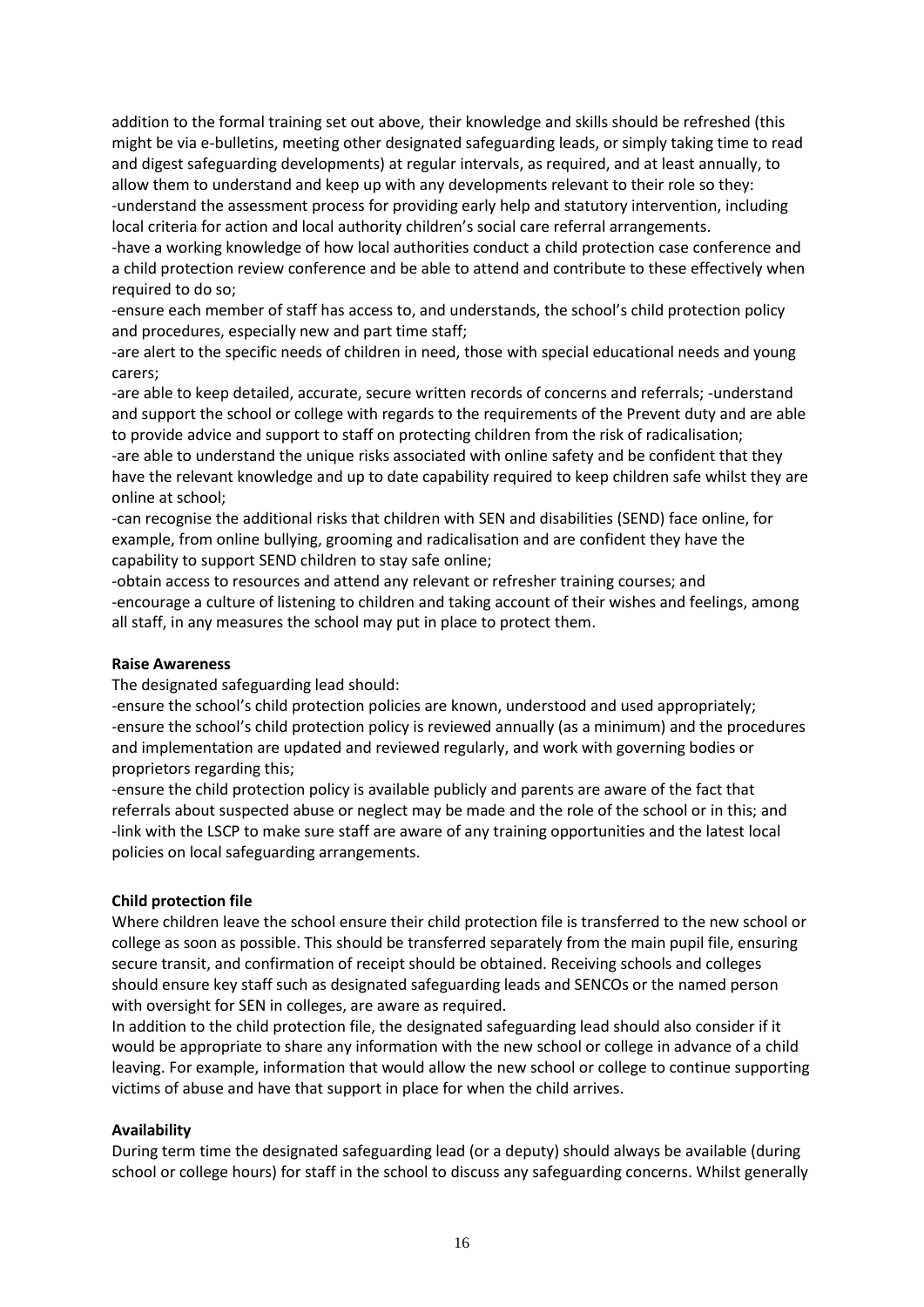speaking the designated safeguarding lead (or deputy) would be expected to be available in person, it is a matter for individual schools, working with the designated safeguarding lead, to define what "available" means and whether in exceptional circumstances availability via phone and or Skype or other such media is acceptable.

It is a matter for individual schools and the designated safeguarding lead to arrange adequate and appropriate cover arrangements for any out of hours/out of term activities.